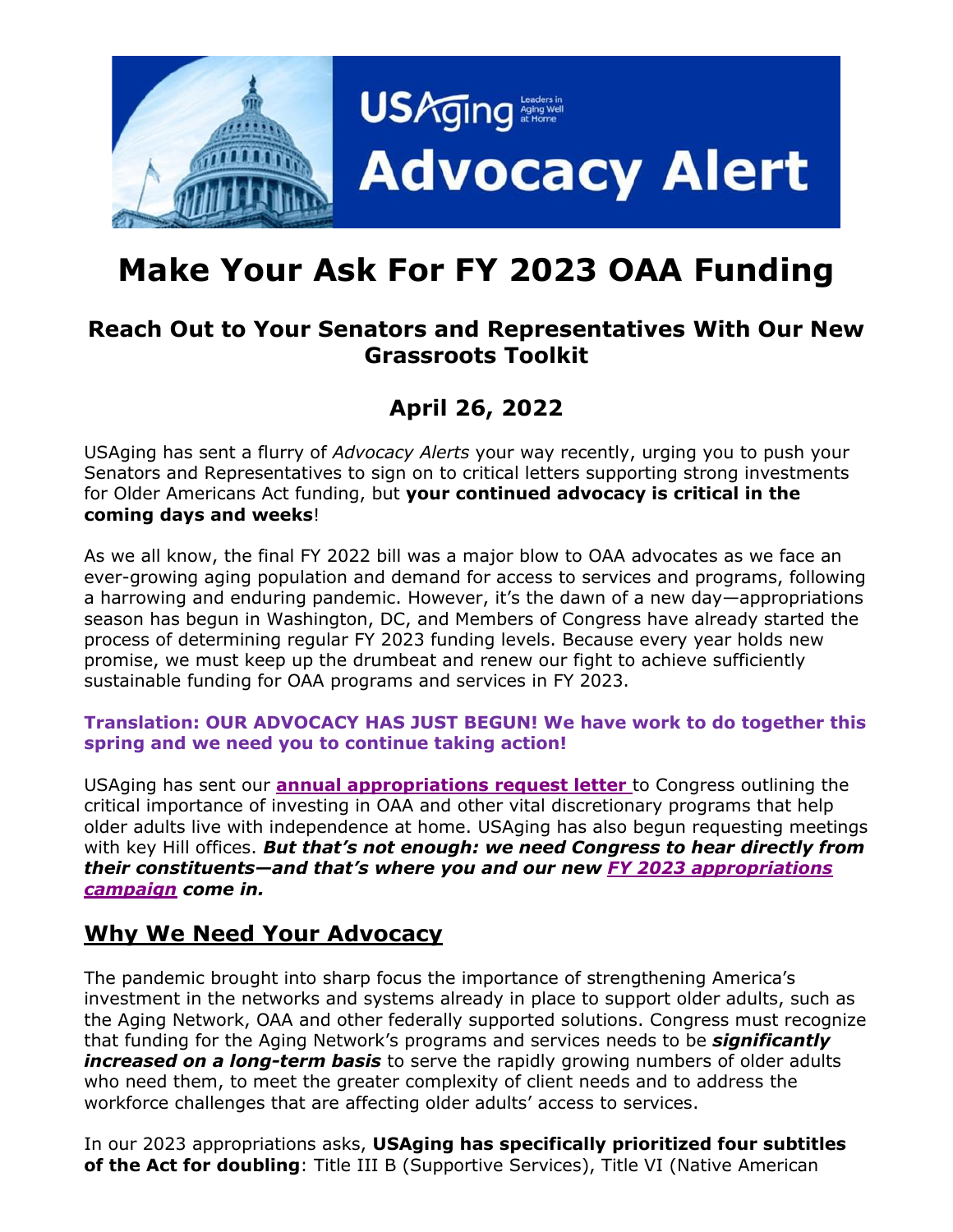Aging Programs), Title III D (evidence-based health and wellness) and Title III E (National Family Caregiver Support Program).

This is the level of investment these programs should have had before COVID-19 and reflects what these programs will absolutely need after it! We must not allow the continued erosion of critical funding needs after withstanding a decade of cuts followed by austerity. **For the Aging Network to meet the need, it's past time to grow the baseline permanently!**

We need all AAAs, Title VI programs and all your local allies to raise their voices in support of Older Americans Act funding. **We must ensure that all members of Congress know that the pandemic repercussions of increased demand for services endure and exist alongside changing demographics and the after-effects of a decade of stagnant funding—all of which risks the health, well-being and independence of their older constituents!**

## **Take Action Now!**

**Contact your Representatives and Senators NOW to advocate for funding for OAA programs and services.** Read USAging's [appropriations request letter](https://www.usaging.org/Files/4.22.22%20USAging%20FY%202023%20Request%20Letter.pdf) but use our grassroots templates to customize your asks to reflect your agency/program: [AAA](https://www.usaging.org/Files/AAA%20Template%20Letter%20for%20FY%202023%20Approps%20Requests.docx)  [template,](https://www.usaging.org/Files/AAA%20Template%20Letter%20for%20FY%202023%20Approps%20Requests.docx) [Title VI template.](https://www.usaging.org/Files/Title%20VI%20Template%20Letter%20for%20FY%202023%20Approps%20Requests.docx) It is important that you take the time to localize what this funding means for the older adults and caregivers in your community, tribe or state.

**STEP 1: Put Your Requests in Writing!** Send a letter requesting their support. If you can put it on your agency's letterhead, that's ideal. If not, send it from your Advisory Board or even yourself as a private citizen. Or do all three! Use our templates [\(AAA](https://www.usaging.org/Files/AAA%20Template%20Letter%20for%20FY%202023%20Approps%20Requests.docx)[/Title](https://www.usaging.org/Files/Title%20VI%20Template%20Letter%20for%20FY%202023%20Approps%20Requests.docx)  [VI\)](https://www.usaging.org/Files/Title%20VI%20Template%20Letter%20for%20FY%202023%20Approps%20Requests.docx) but customize to your agency/community. Send the letter via email to their DC and district offices. Find that contact information on your Members' websites: [www.house.gov](https://www.house.gov/) and [www.senate.gov.](https://www.senate.gov/)

#### **STEP 2: Make Your Support for OAA Funding Public.**

- Attend any virtual events/town halls your Senators and Representatives are hosting during in the upcoming congressional recesses (May 30–June 3) and raise OAA funding during the Q&A!
- Find out whether any of your agency's supporters know the Members of Congress serving your community or if they will be seeing them at any virtual events. If so, ask that they put in a good word for OAA funding and its impact in your community.

**STEP 3: Invite Your Lawmakers to Visit, Virtually or In-Person.** Members of Congress will be back in their states and districts May 30–June 3, so get on their local calendars NOW and engage them in your May Older Americans Month or other events! Individual site visits, even if virtual, are also a great opportunity to educate your elected officials about the critical services you provide to their constituents. All you have to do is ask! (Tip: Put the request in writing. Call or email the DC office to ensure your request gets to the scheduler.)

**STEP 4: Engage Your Provider Network.** Urge your vendors/providers, advisory board members and other important stakeholders to send their own letters to Congress. Please do all you can to amplify the message and engage others who understand the value of OAA in their community! You're welcome to forward this *Alert* to your networks or edit it to be best received by your advocates.